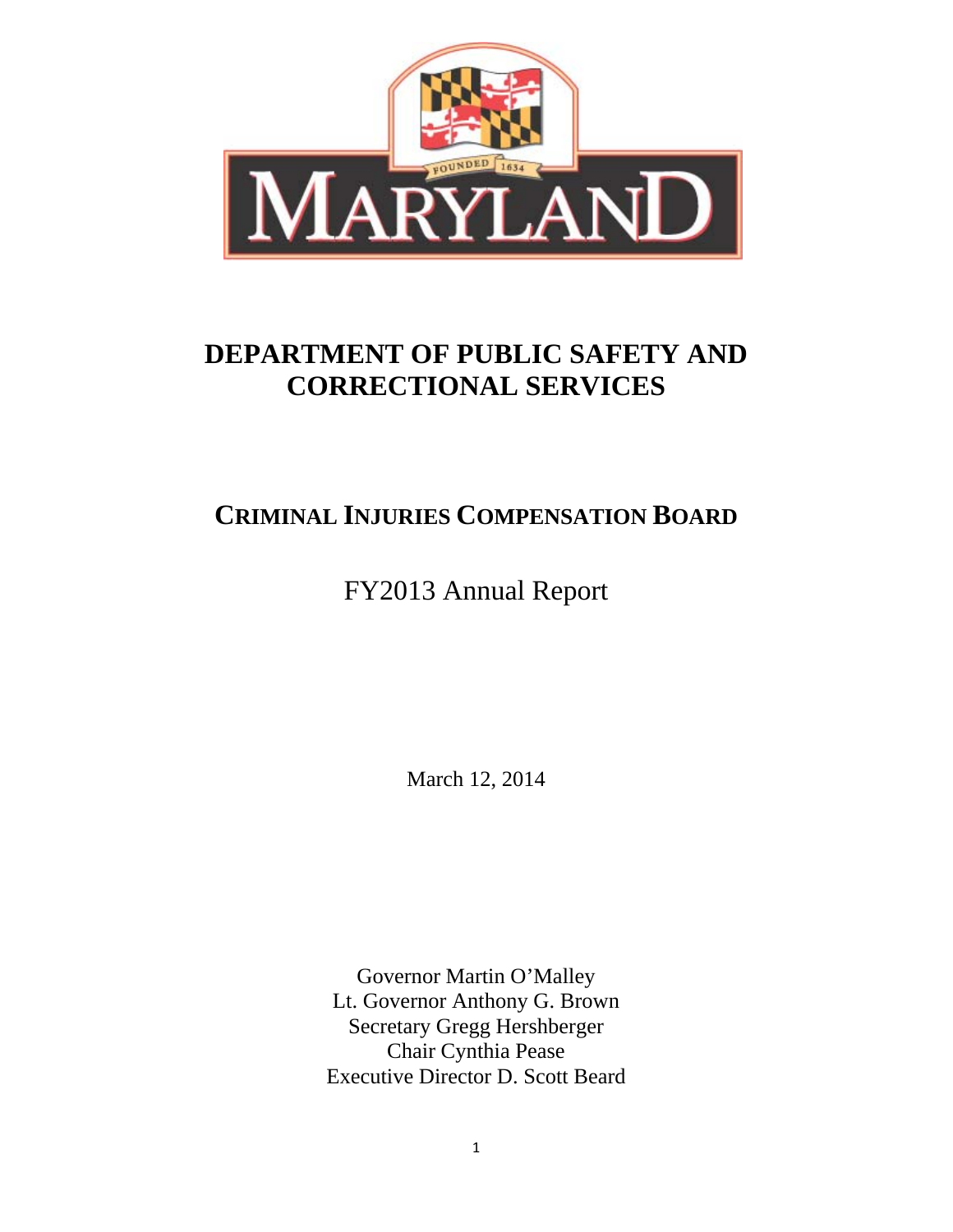

### **Department of Public Safety and Correctional Services**

**Criminal Injuries Compensation Board**  6776 REISTERSTOWN ROAD • SUITE 206 • BALTIMORE, MARYLAND 21215 (410) 585-3010 • FAX (410) 764-3015 • www.dpscs.state.md.us

March 12, 2014

The Honorable Gregg Hershberger Secretary, Department of Public Safety and Correctional Services 300 E. Joppa Road, Suite 1000 Towson, Maryland 2186-3020

Re: Criminal Injuries Compensation Board's 2013 Annual Report

Dear Secretary Hershberger:

According to Criminal Procedure Article, §11-805(a)(8), Annotated Code of Maryland, the Criminal Injuries Compensation Board is to submit an annual report to the Governor and you. Please accept this report as the 2013 Annual Report of the Criminal Injuries Compensation Board.

The report details the activities of the Board for Fiscal Year 2013. The Board made awards in the amount of \$2,821,560 this fiscal year.

If I can be of any further assistance please do not hesitate to contact me.

Sincerely,

 D. Scott Beard Executive Director

cc: Deputy Secretary Patricia Donovan, DPSCS CICB Chair Cynthia Pease CICB Commissioners

STATE OF MARYLAND

MARTIN O'MALLEY GOVERNOR

ANTHONY G. BROWN LT. GOVERNOR

GREGG HERSHBERGER **SECRETARY** 

PATRICIA DONOVAN DEPUTY SECRETARY

CINDY PEASE CICB BOARD CHAIR

D. SCOTT BEARD EXECUTIVE DIRECTOR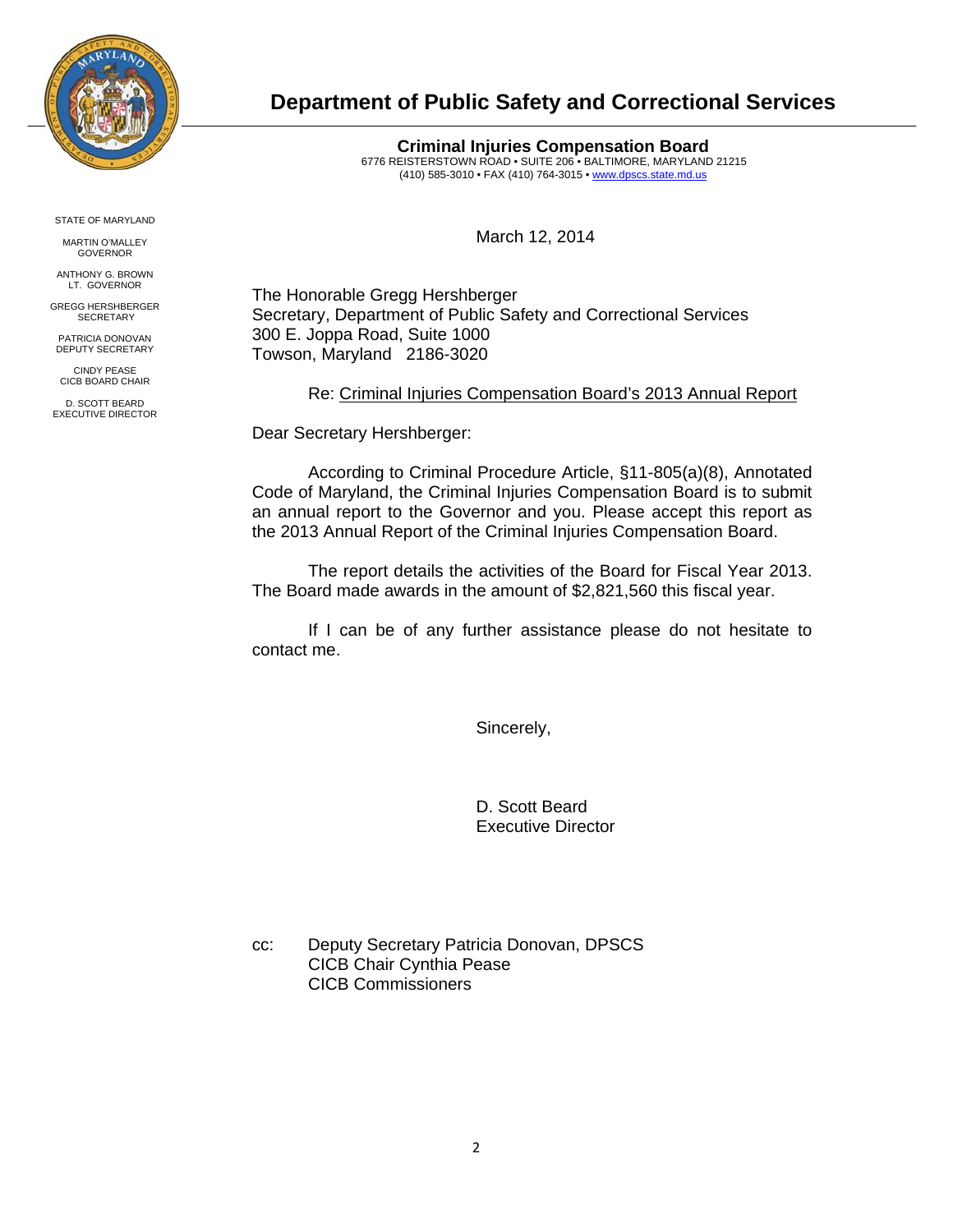#### **General Program Information**

#### **Program Description**

Pursuant to the authority granted to it by the Maryland Annotated Code, Criminal Procedure Article, §§11-801 through 11-819 and the Secretary of the Department of Public Safety and Correctional Services, the Maryland Criminal Injuries Compensation Board (CICB) provides financial assistance to crime victims who have suffered compensable injury or loss in the aftermath of victimization. The CICB, under the authority of the Secretary, consists of an appointed Board, which hears disputed claims and makes decisions regarding awards and denials, and an employed staff, which processes requests for compensation under the direction of CICB's Executive Director. The Criminal Injuries Compensation Fund (CICF) consists of a state special fund appropriation comprised of fees levied throughout the criminal justice process and a federal matching fund appropriation also comprised of fees levied on offenders in the federal criminal justice system.

#### **Mission**

The Criminal Injuries Compensation Board assists the Department and the Secretary in enhancing services to victims of crime by providing compassionate care and mitigating the impact on crime victims by providing financial assistance in the aftermath of criminal victimization.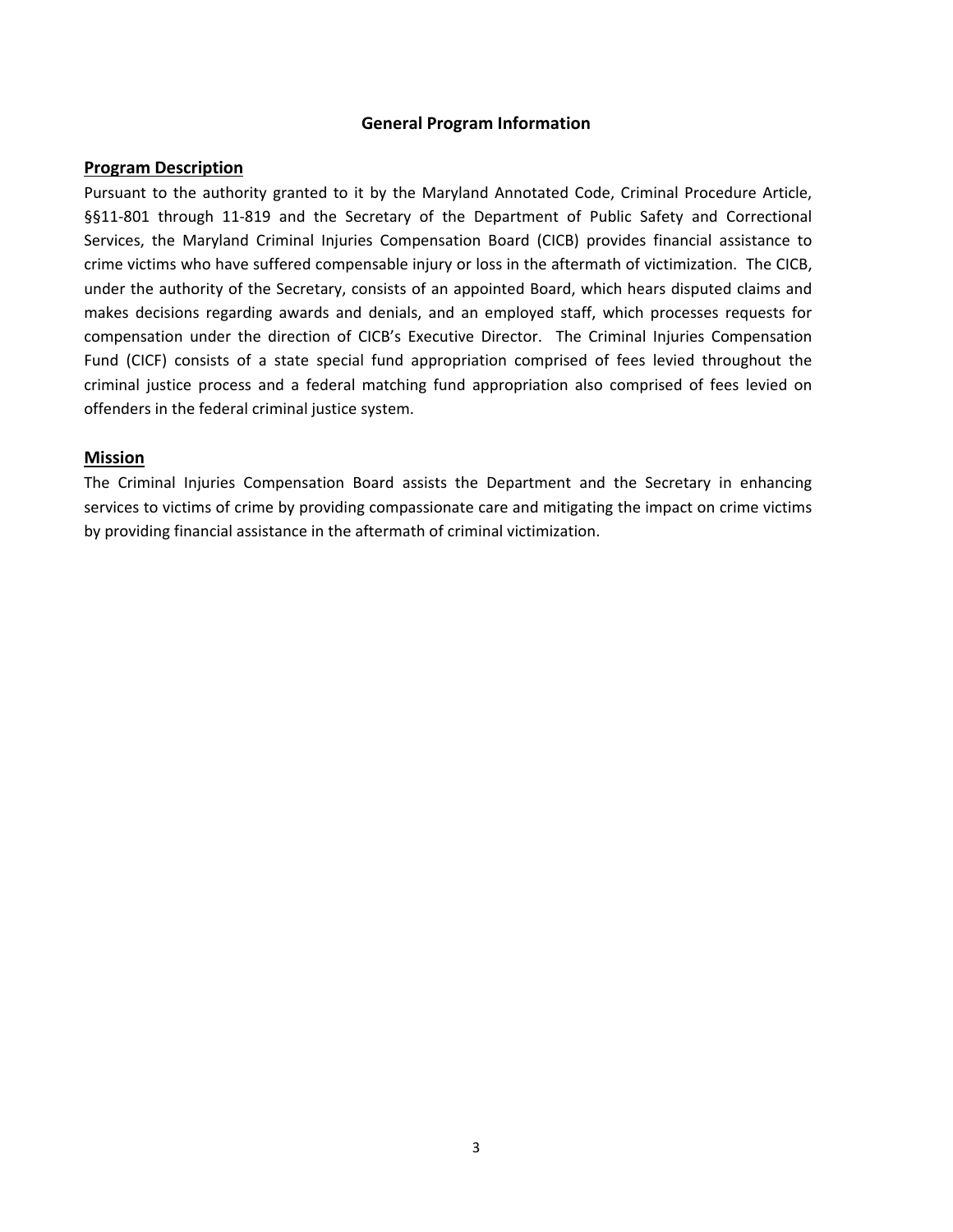#### **Financial Overview – Special Fund**

#### **Revenue**

During Fiscal Year 2013 the Criminal Injuries Compensation Board collected a total of **\$3,431,130** in revenue from Special Funds appropriated by the General Assembly. The breakdown of collection sources is as follows:

- As a result of the Criminal Injuries Compensation Board's revenue recovery program, the Criminal Injuries Compensation Fund received a total of **\$88,139**, which consists of restitution owed by offenders as a result of a restitution order or under CICB's right to subrogation and monies collected from offenders who are requested reimbursement under the CICB statute. This represents **2.6%** of the total Special Funds revenue collected by the Criminal Injuries Compensation Fund.
- Pursuant to Courts and Judicial Proceedings Article §7‐409(b), the Criminal Injuries Compensation Fund received **\$183,085** from Circuit Court criminal case, which represents **5.3%** of the total revenue collected by the Criminal Injuries Compensation Fund.
- Pursuant to Courts and Judicial Proceedings Article §7‐409(c), the Criminal Injuries Compensation Fund received a total of *\****\$3,136,702** from District Court traffic cases. District Court traffic court case revenue represents **91.4%** of the total revenue collected by the Criminal Injuries Compensation Fund. *\*\$500,000.00 of this amount was received from a reoccurring annual transfer of funds from the Courts.*
- Interest earned on the fund during FY13 on the Criminal Injuries Compensation Fund equaled **\$8,972** which represents **0.3%** of the total revenue collected by the Criminal Injuries Compensation Fund.
- Pursuant to Courts and Judicial Proceedings Article §7‐409(c), the Criminal Injuries Compensation Fund received **\$4,476** from District Court criminal cases, which represents **0.1%** of the total revenue collected by the Criminal Injuries Compensation Fund.
- Pursuant to Courts and Judicial Proceedings Article §7‐409(c), the Criminal Injuries Compensation Fund received a total of **\$9,752** from Refunds of CICB Awards, which represents **0.3%** of the total revenue collected by the Criminal Injuries Compensation Fund.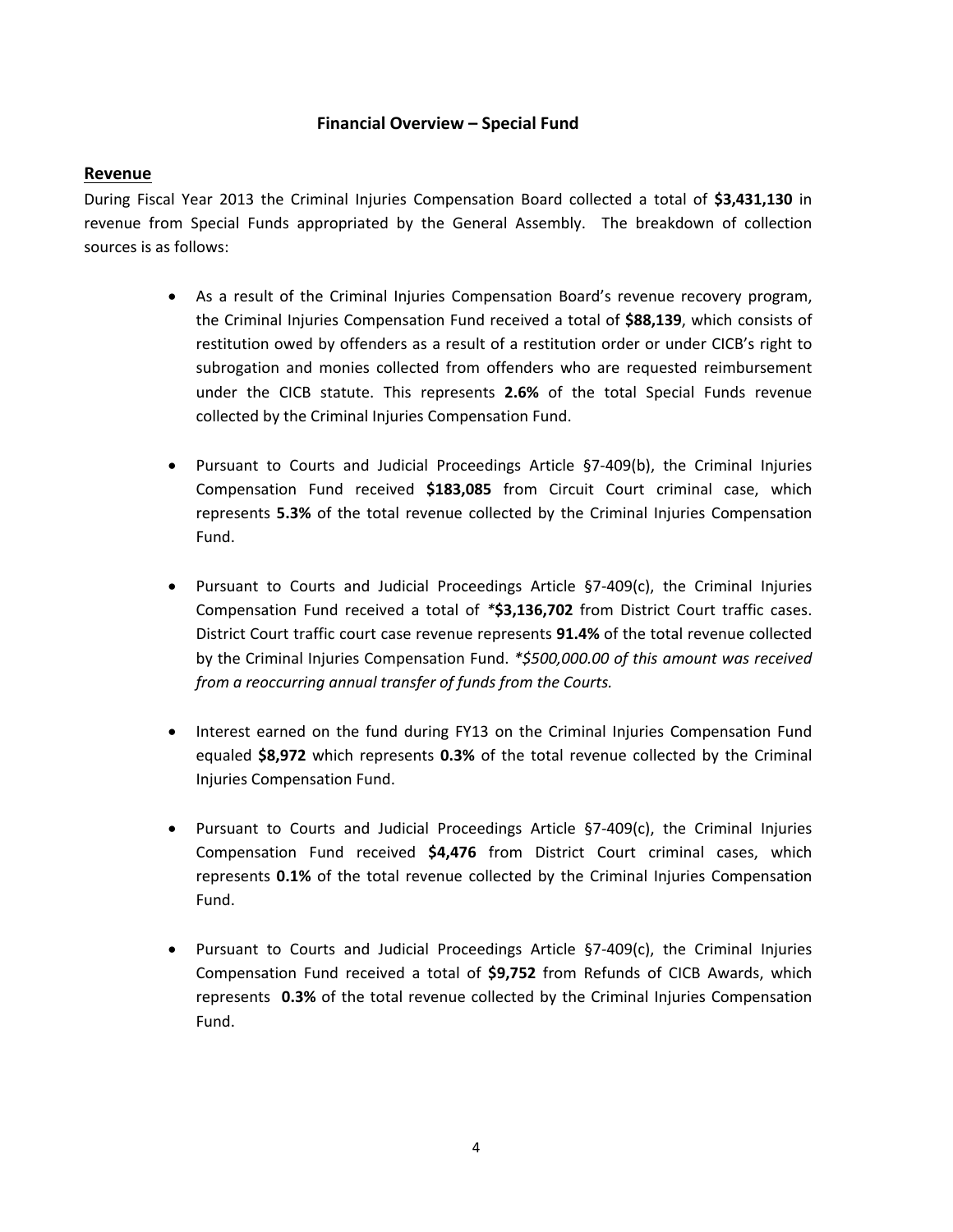#### **Expenditures**

During Fiscal Year 2013, the Criminal Injuries Compensation Board awarded a total of **\$2,821,560** to crime victims. These awards to victims were paid out as follows: **\$277,604** in federal funds and **\$2,543,955** in state special funds. Also, **\$899,847** was used for operating expenses to manage the agency. Operating expenses represent only **23.9%** of CICB expenses, while over **75.2%** of the budget is disbursed directly to crime victims.

#### **Program Overview**

The main function of the CICB is to fairly and efficiently process claims according to the laws of the state of Maryland**.** The claims examination program of CICB serves the Mission of the agency by maintaining responsibility for financial assistance to crime victims. It is the goal of CICB's claims examination process to provide resources for each claimant, whether through an award of CICF money to eligible claimants and victims or through a referral to other resources for claimants and victims who do not meet the CICF eligibility requirements.

There are eight full-time claims examiner positions, and two full-time claims processor positions responsible for the claims examination process within CICB.

The claim examination team is responsible for the following areas: (1) receiving applications for compensation; (2) communicating with the victim and claimant about the claims process; (3) efficiently processing the claim for compensation so that the claimant receives the compensation award in the most expedient manner possible; (4) providing referrals to other programs for financial reimbursement where there is no eligibility for compensation; and, (5) processing the claim award for payment through the Department of Public Safety and Financial Services Division of Financial Services.

During Fiscal Year 2013, the agency:

- Received **1,339** claims for compensation from crime victims in Maryland;
- Approved a total of **662** awards for compensation; and
- Awarded a total of **\$2,821,560** to crime victims who had compensable injuries as the result of crime.

In addition to providing awards and/or other financial assistance to each crime victim, it is a key goal of the CICB to provide those awards, and process the claims, in an expedient and efficient manner. During Fiscal Year 2013, the CICB staff continued to process claims on a priority basis to individual crime victims and small businesses. The staff at CICB is working to negotiate medical claims, maximize third party payments on claims, and engage in other cost saving measures in an effort to ensure funding availability for future victims of crime.